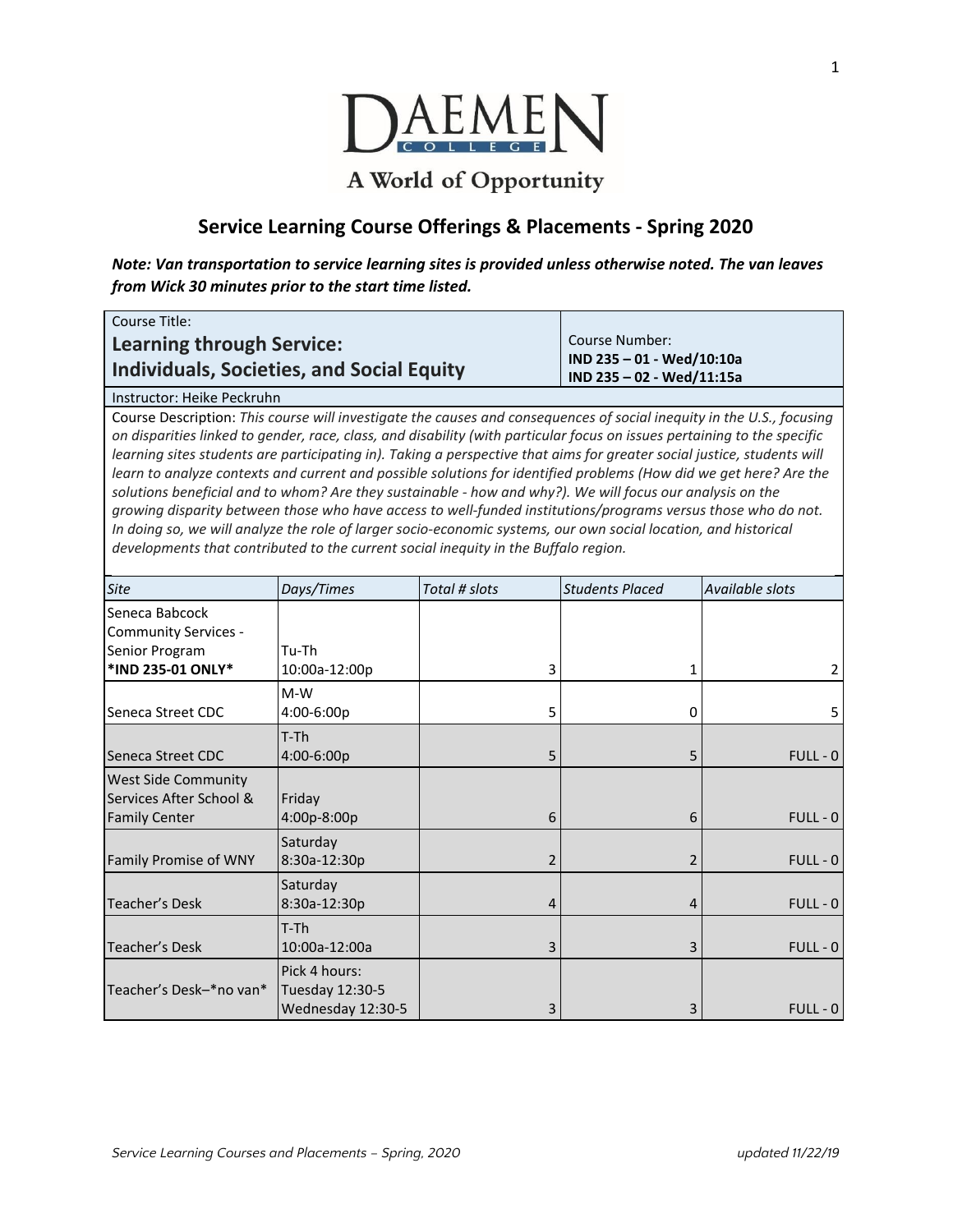| Course Title:                     |                          | Course Number: IND 231 |  |            |
|-----------------------------------|--------------------------|------------------------|--|------------|
| <b>Reaching Refugees</b>          |                          | Monday 4p-5p           |  |            |
| <b>Instructor: Charles Wesley</b> |                          |                        |  |            |
| <b>Course Description:</b>        |                          |                        |  |            |
| Response to Love<br>*no van*      | $M-W$<br>9:00-11:00a     | 3                      |  |            |
| Response to Love                  | T-Th<br>10:00a-12:00p    | 3                      |  |            |
| Peace of the City                 | $Tu -Th$<br>$3:30-5:30p$ | 3                      |  | $FULL - 0$ |
| Somali Bantu Tutoring             | T-Th<br>3:30-5:30p       | 3                      |  |            |

| Course Title:              |                                                                                                                      | Course Number: <b>IND 215</b> |                        |                 |
|----------------------------|----------------------------------------------------------------------------------------------------------------------|-------------------------------|------------------------|-----------------|
| <b>Refugee Studies</b>     |                                                                                                                      |                               | Thu 8:30am             |                 |
| Instructor: Joseph Sankoh  |                                                                                                                      |                               |                        |                 |
|                            | Course Description: This course will give students the opportunity to examine the issues of refugees from the        |                               |                        |                 |
|                            | global perspective. Students from various disciplines will be able to study refugees from the historical, political, |                               |                        |                 |
|                            | legal, social, cultural, language, health, psychological, religious, and educational perspectives, among others.     |                               |                        |                 |
| <b>Site</b>                | Days/Times                                                                                                           | Total # slots                 | <b>Students Placed</b> | Available slots |
|                            | $M-W$                                                                                                                |                               |                        |                 |
| Peace of the City          | 3:30-5:30                                                                                                            | 3                             | 0                      |                 |
| lSomali Bantu              | $M-W$                                                                                                                |                               |                        |                 |
| Tutoring                   | 3:30-5:30                                                                                                            | 3                             |                        |                 |
| <b>West Side Community</b> |                                                                                                                      |                               |                        |                 |
| Services Homework          | $M-W$                                                                                                                |                               |                        |                 |
| Club                       | 3:30-5:30                                                                                                            | 3                             |                        |                 |
| West Side Community M-W    |                                                                                                                      |                               |                        |                 |
| Services Science Club      | 3:30-5:30                                                                                                            | 3                             |                        |                 |
| <b>West Side Community</b> |                                                                                                                      |                               |                        |                 |
| Services After School      | <b>Tues</b>                                                                                                          |                               |                        |                 |
| & Teens                    | 3:30-7:30                                                                                                            | 3                             |                        | $FULL - 0$      |
| <b>West Side Community</b> |                                                                                                                      |                               |                        |                 |
| Services After School      | <b>Thurs</b>                                                                                                         |                               |                        |                 |
| & Teens                    | 3:30-7:30                                                                                                            | 3                             | 3                      | $FULL - 0$      |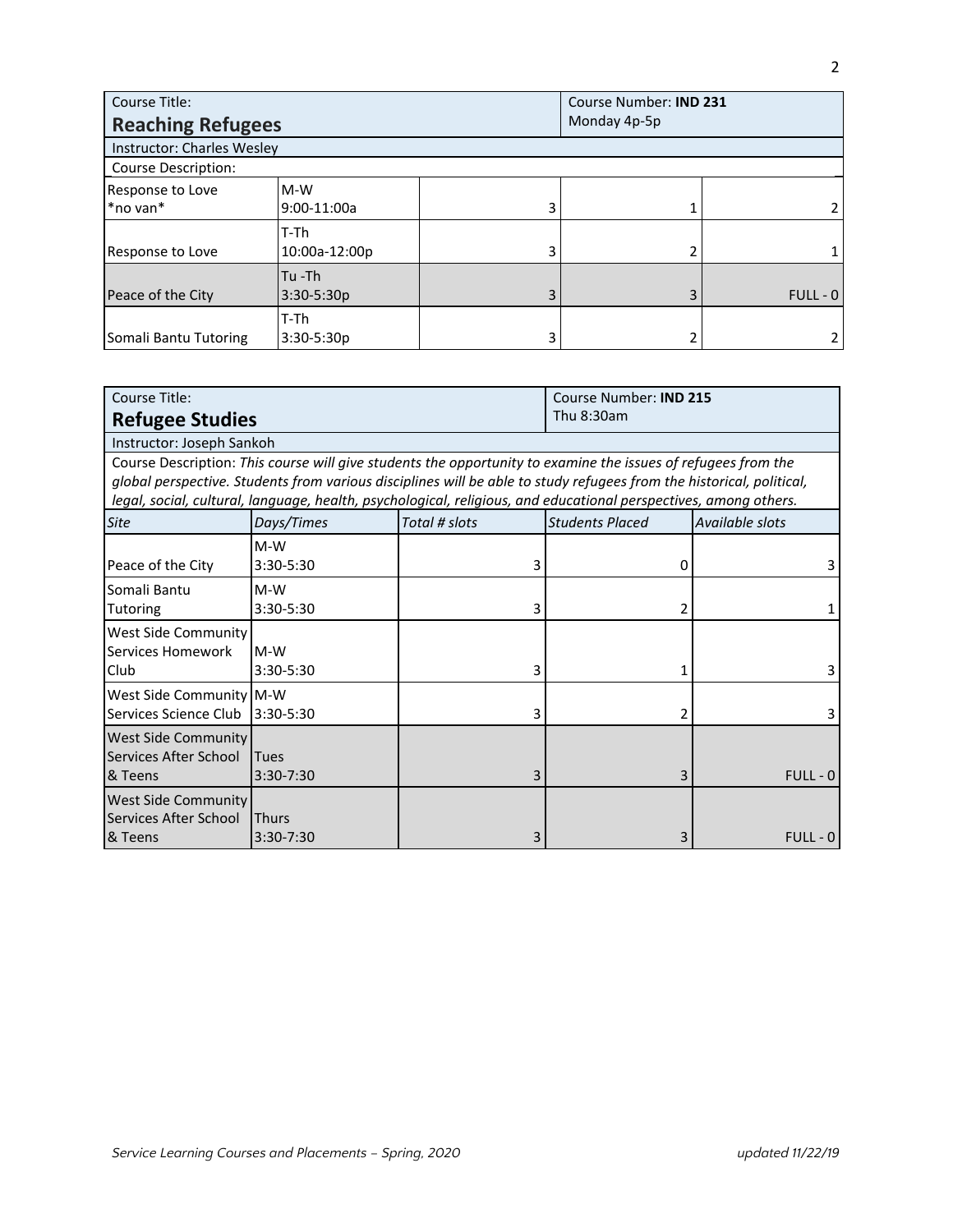| Course Title:                                                                                                                                                                                                                                                                                                                                                                                                                                                                                               |                     |               | Course Number: SOC 305 |                 |
|-------------------------------------------------------------------------------------------------------------------------------------------------------------------------------------------------------------------------------------------------------------------------------------------------------------------------------------------------------------------------------------------------------------------------------------------------------------------------------------------------------------|---------------------|---------------|------------------------|-----------------|
| <b>Sociology of Sport</b>                                                                                                                                                                                                                                                                                                                                                                                                                                                                                   |                     |               | Day/Time: Tues 1-2:20p |                 |
| Instructor: Cassandra Daniels                                                                                                                                                                                                                                                                                                                                                                                                                                                                               |                     |               |                        |                 |
| Course Description: This course provides an in-depth sociological examination of sport in American society in an<br>effort to create a better understanding of sport as both a positive and negative social force on people's lives.<br>Linked with the Center for Allied and Unified Sport and Exercise (CAUSE), this course will explore sport and<br>disability.<br>*on campus placement - no van provided*<br>NOTE: All students registered for CAUSE must attend orientation on Sunday, 1/26/19-12p-5p |                     |               |                        |                 |
| <b>Site</b>                                                                                                                                                                                                                                                                                                                                                                                                                                                                                                 | Days/Times          | Total # slots | <b>Students Placed</b> | Available slots |
| CAUSE - Sunday                                                                                                                                                                                                                                                                                                                                                                                                                                                                                              | Sun<br>12:30p-5:00p | 22            | 19                     | 3.              |

| Course Title:                                                                                                                                                                                                                                                                                                                                                                                                                                                                                                                                                                                                                                                                                                                                                                                                                                            |                                                                |               | Course Number: HSC 232-01 |                 |
|----------------------------------------------------------------------------------------------------------------------------------------------------------------------------------------------------------------------------------------------------------------------------------------------------------------------------------------------------------------------------------------------------------------------------------------------------------------------------------------------------------------------------------------------------------------------------------------------------------------------------------------------------------------------------------------------------------------------------------------------------------------------------------------------------------------------------------------------------------|----------------------------------------------------------------|---------------|---------------------------|-----------------|
|                                                                                                                                                                                                                                                                                                                                                                                                                                                                                                                                                                                                                                                                                                                                                                                                                                                          | <b>Ambassadors in Care for People with</b>                     |               | Day/Time: W - 4:00p-5:00p |                 |
| <b>Developmental Disabilities</b>                                                                                                                                                                                                                                                                                                                                                                                                                                                                                                                                                                                                                                                                                                                                                                                                                        |                                                                |               |                           |                 |
| <b>Instructor: Erica Newsom</b>                                                                                                                                                                                                                                                                                                                                                                                                                                                                                                                                                                                                                                                                                                                                                                                                                          |                                                                |               |                           |                 |
| Course Description: Students will be placed at agencies or on campus program which provides services to people<br>with developmental disabilities and be expected to keep a journal of their experiences; expressing what they are<br>learning/gaining from the experience, both about themselves, others and the community they are serving.<br>Students will develop advocacy and leadership skills in the field with a focus on health care. The focus of the<br>course is to help students gain an appreciation for working with people with developmental disabilities and being<br>of service to others is a way of learning and a way of growing as a person. *on campus placement – no van<br>provided*<br>*on campus placements - no van provided*<br>NOTE: All students registered for CAUSE must attend orientation on Sunday, 1/26/19-12p-5p |                                                                |               |                           |                 |
| <b>Site</b>                                                                                                                                                                                                                                                                                                                                                                                                                                                                                                                                                                                                                                                                                                                                                                                                                                              | Days/Times                                                     | Total # slots | <b>Students Placed</b>    | Available slots |
| <b>CAUSE - Weeknights</b>                                                                                                                                                                                                                                                                                                                                                                                                                                                                                                                                                                                                                                                                                                                                                                                                                                | Tu - We<br>5:45 - 8:00p                                        | 12            | 12                        | $FULL - 0$      |
| <b>YALT</b>                                                                                                                                                                                                                                                                                                                                                                                                                                                                                                                                                                                                                                                                                                                                                                                                                                              | Pick 4 hours<br>M-W-Th-Fri 9a-3p<br>Tu - 9-11a;<br>12:30-2:30p | 8             | 8                         | $FULL - 0$      |